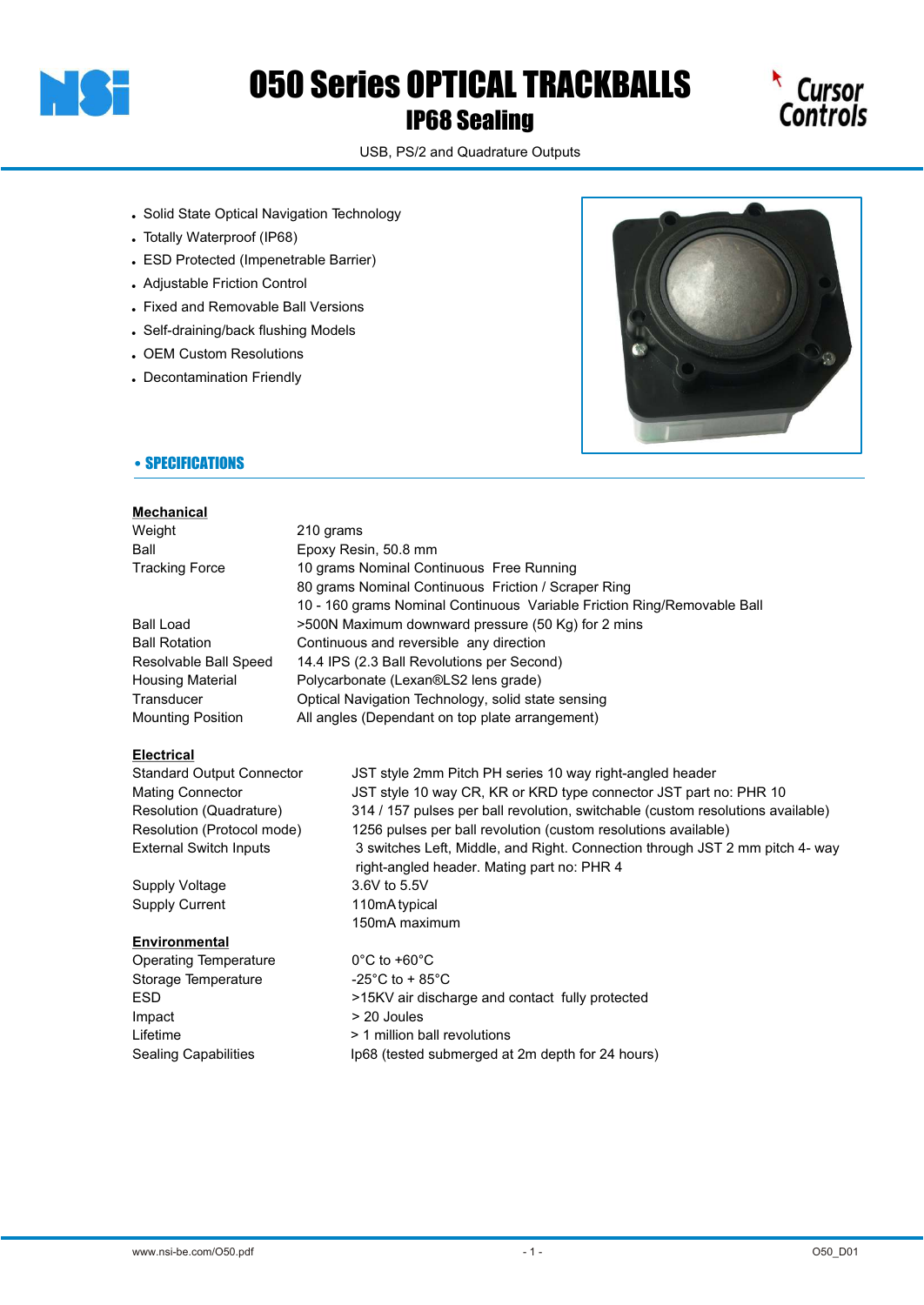### • DIMENSIONAL DRAWING

**Dimensions for free running and fixed friction/scraper devices**

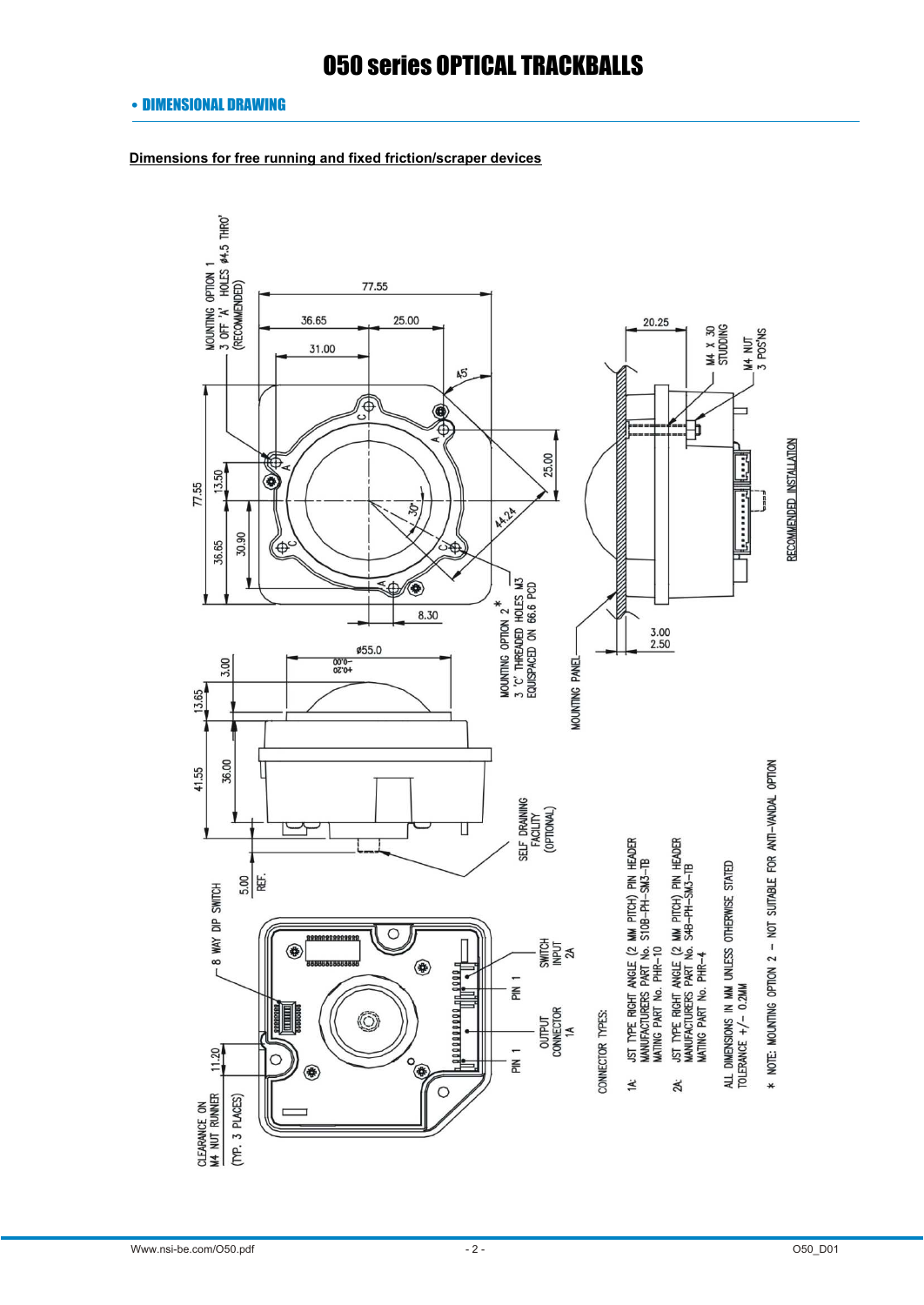## • DIMENSIONAL DRAWING

**Dimensions for Variable Friction / Removable Ball device**

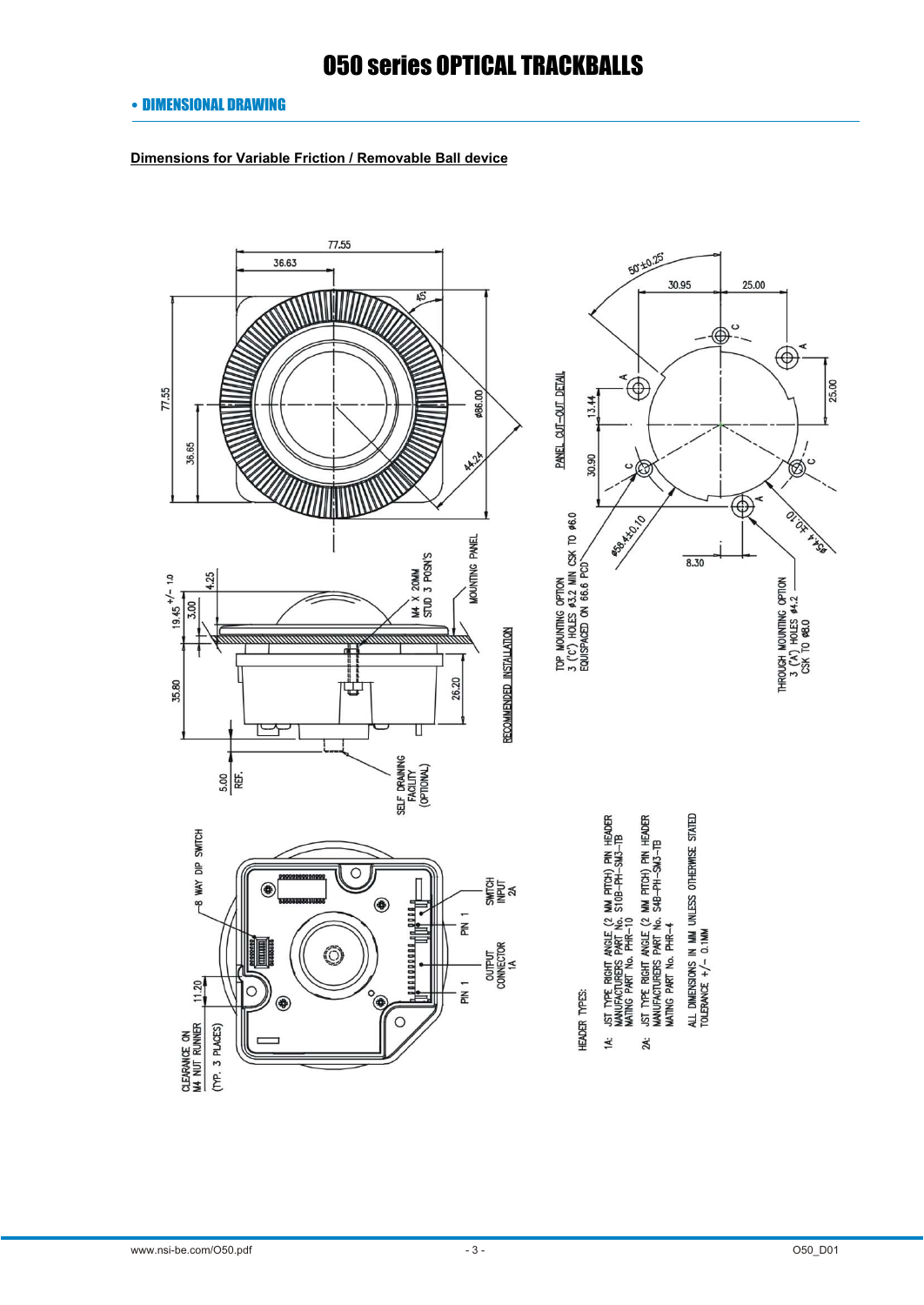### • EXTERNAL CONNECTION DETAILS

Connections are made to the O50 series unit by means of two latching JST (or equivalent) connectors.

**Connector 1A**: - Quadrature, USB and PS/2 protocols. **Connector 2A: -** Switch Inputs.

## **Output Connector 1A**

| <b>Pin Number</b> | Quadrature output      | <b>USB Output</b> | PS/2 Output             |
|-------------------|------------------------|-------------------|-------------------------|
| 2                 | X1 output<br>X2 output |                   |                         |
| 3                 | Y1 output              |                   |                         |
| 4<br>5            | Y2 output              |                   |                         |
| հ                 | <b>Vcc Supply</b>      | <b>Vcc Supply</b> | <b>Vcc Supply</b>       |
| 9                 |                        | I)-<br>D+         | PS/2 Data<br>PS/2 Clock |
| 10                | GND                    | <b>GND</b>        | GND                     |

#### **Switch Input Connector 2A**

| Pin number | Universal interface                                                   |
|------------|-----------------------------------------------------------------------|
| 2<br>3     | Left Switch (Sw1)<br>Middle Switch (Sw2)<br>Right Switch (Sw3)<br>GND |

*\* Each switch has one common line to GND (ground)*



## • OPTIONAL LEAD ASSEMBLIES

Standard Lead assemblies for connection to the O50 unit are available (See table 1). Other lead assemblies can also be supplied to customer specifications.

| PS/2, USB                                      |                                                                          |                                                                                                                                                                       |  |  |  |  |
|------------------------------------------------|--------------------------------------------------------------------------|-----------------------------------------------------------------------------------------------------------------------------------------------------------------------|--|--|--|--|
| <b>Part Number</b>                             | <b>Leads / Adapters</b>                                                  | <b>Description</b>                                                                                                                                                    |  |  |  |  |
| OC5010160<br>OC6010160<br>IC040035<br>IC101035 | Output cable USB<br>Output cable PS/2<br>Switch Input<br>Interconnection | 10 way JST - USB type A, 1,6 meters long<br>10 way JST style - PS/2, 1,6 meters long<br>4 way JST style - bare wires, 35 cm long<br>Interconnection cable, 35 cm long |  |  |  |  |

| Table1. Lead assemblies and adapters for connection to device |  |  |  |  |  |  |  |  |  |
|---------------------------------------------------------------|--|--|--|--|--|--|--|--|--|
|---------------------------------------------------------------|--|--|--|--|--|--|--|--|--|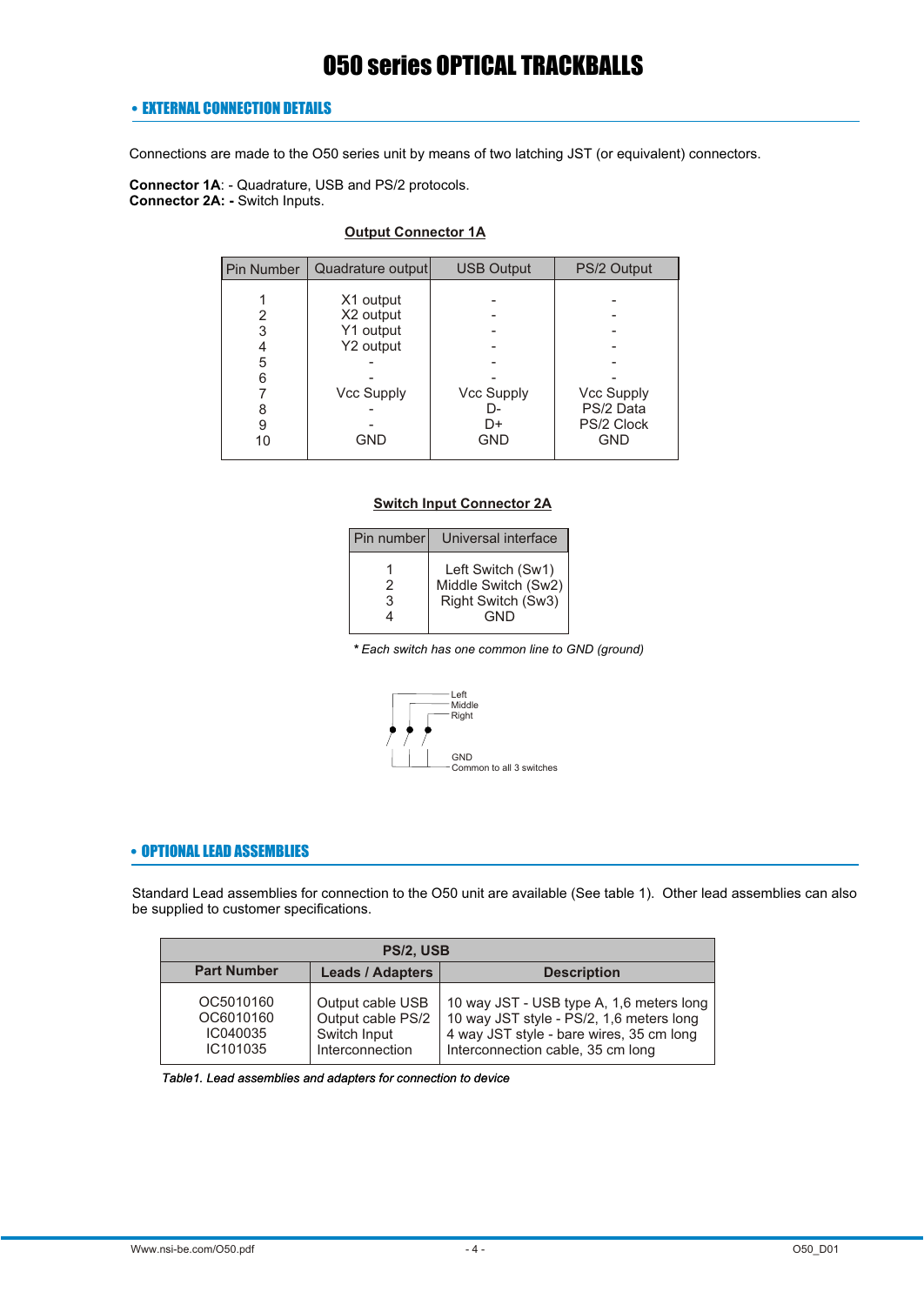## • CONFIGURATION

The 8-way dipswitch, located on the underside of the unit, provides the user with optional configuration features. These are detailed in table 2.

#### **Table 2: DIP Switch functionality (Universal Interface)**

|                                    | Universal interface PS/2, USB                                                                                                 |                                                                                                                               |                                                                                                                            |  |  |  |  |  |
|------------------------------------|-------------------------------------------------------------------------------------------------------------------------------|-------------------------------------------------------------------------------------------------------------------------------|----------------------------------------------------------------------------------------------------------------------------|--|--|--|--|--|
| <b>Switch</b>                      | <b>Function</b>                                                                                                               | <b>Off</b>                                                                                                                    | On                                                                                                                         |  |  |  |  |  |
| $\mathcal{P}$<br>3<br>5<br>6, 7, 8 | Orientation 1 setting<br>Orientation 2 setting<br>VX3 - Virtual 3 axis function<br><b>Ballistic Mode</b><br>Inverted Y<br>N/A | See diagram (fig 1)<br>See diagram (fig 1)<br><b>Feature Enabled</b><br><b>Feature Enabled</b><br>Feature Disabled<br>Default | See diagram (fig 1)<br>See diagram (fig 1)<br><b>Feature Disabled</b><br><b>Feature Disabled</b><br><b>Feature Enabled</b> |  |  |  |  |  |

*Factory default setting: Switches 1,2, and 3 ON, all other switches OFF*

#### **Table 3: DIP Switch functionality (Phase Quadrature)**

|                             | <b>Phase Quadrature</b>                                                                  |                                                                                                                          |                                                                                                   |  |  |  |  |
|-----------------------------|------------------------------------------------------------------------------------------|--------------------------------------------------------------------------------------------------------------------------|---------------------------------------------------------------------------------------------------|--|--|--|--|
| <b>Switch</b>               | <b>Function</b>                                                                          | Off                                                                                                                      | On                                                                                                |  |  |  |  |
| 2<br>3<br>4<br>5<br>6, 7, 8 | Orientation 1 setting<br>Orientation 2 setting<br>N/A<br>Resolution<br>Inverted Y<br>N/A | See diagram (fig 1)<br>See diagram (fig 1)<br>Default<br>314 pulses per revolution<br><b>Feature Disabled</b><br>Default | See diagram (fig 1)<br>See diagram (fig 1)<br>157 pulses per revolution<br><b>Feature Enabled</b> |  |  |  |  |

*Factory default setting: Switches 1 and 2 ON, all other switches OFF*

### **Switches 1 and 2: Orientation settings**

Switches 1 and 2 allow four possible mounting orientations for the Trackerball (See figure.1)



*Figure.1 Mounting Orientations*

#### **Switch 3**

**VX3:** is a patent protected facility that provides the same 2 modes of function as a scroll wheel on a 3-axis mouse. This feature is disabled by default and must be enabled by setting dip switch 3 before use.

#### **Operation:**

Press middle button once to latch scroll mode one (e.g. dynamic pan feature); Press middle button again to latch scroll mode two (e.g.  $3<sup>rd</sup>$  axis zoom feature); Further middle button presses toggles between scroll mode one and scroll mode two; Press either left or right buttons to cancel feature and resume normal X-Y operation.

#### **Switch 4**

**Ballistic Mode:** Simulates cursor acceleration under fast ball movement. (Enabled by default)

## **Switch 5**

**Inverted Y:** Y-axis is inverted for overhead operation.

## **Switch 6, 7 & 8**

Switch functions not used.